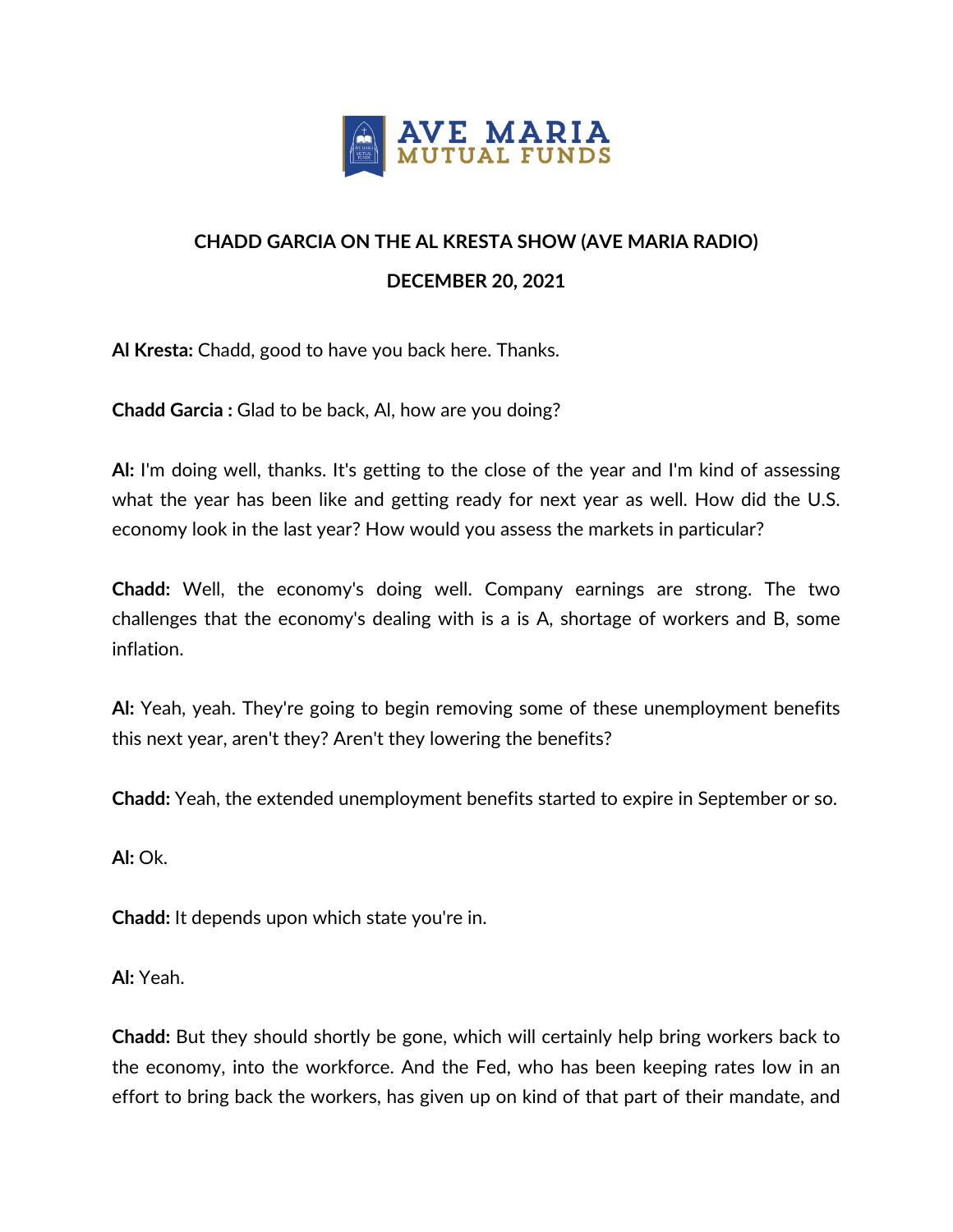now they're focused more on inflation. And if the workers come back, they come back. And if they don't, they don't, they'll let somebody else worry about it.

**Al:** Yeah, yeah. On the inflation question, are most observers thinking that this is not going to be transitory, that it's more structural?

**Chadd:** Yes, that's the view and the Fed, when they had their statement last week, the chairman basically echoed that sentiment. But you know, there are some transitory elements to it, but the question is just how long is it going to take to kind of work it out? So, if you look at what's causing inflation, you know, the worker shortage, you know that is, in part, caused by the extended unemployment benefits. You have supply chain shortages, which is what one would expect when you shut the global economy down and try to restart it back up, there's going to be some hiccups, particularly when, you know, people's savings rates have gone up because they were, you know, on lockdown at home and not spending money. And so, when they get back out, they want to shop. And so that's it. No surprise that you're having some supply chain shortages. Things like that will work out. I don't know how long it's going to take, you know, hopefully by the end of 2022, that'll be gone. And then lastly, you had the increase in liquidity in the financial markets through COVID induced stimulus, which, you know, that's starting to go away. And then we had loose monetary policy. And, you know, the Fed announced that they are going to end their open market bond purchases that should be finished by March of 2022. And then they announced that they envision three rate hikes in 2022. I believe that we're going to well, we'll see, the end of the open market purchases. I don't know about the rate hikes. I mean, I'm sure we certainly will have some rate hikes, but you know, that will be dependent upon, you know, data in 2022.

**Al:** Yeah, yeah. So, you're pretty strong performances in the last year, but the people's concern is as you get to the end of the year. Why is it a lot choppier right now than it was earlier this year?

**Chadd:** All right. Well, the S&P is up to around 25 percent year to date, so it had some pretty strong performance. But the the market has been a bit volatile since Thanksgiving. And when it started, it started on Black Friday. And I think a that was a perfect storm type of day for the market to be hit. And on Black Friday, you have most traders and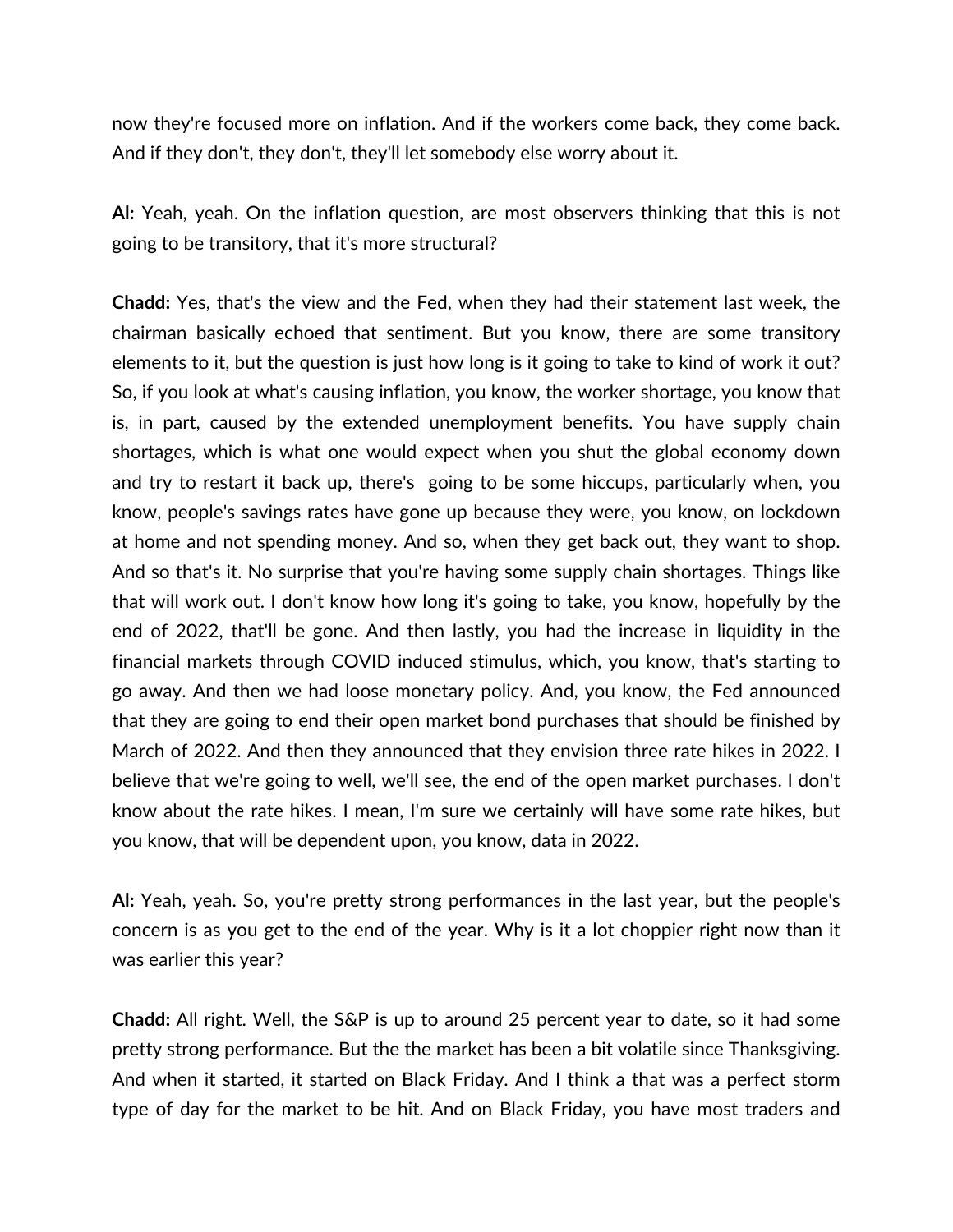investors out of the office, they're on Thanksgiving vacation, but the market is open for half the day. So, you have a very thinly traded market, and so any moves can have some exaggerated effect. And then you had a couple of things pop up that day. You had the Omicron variant. That's when it became global news. And that, you know, sent the market down. And then in addition to that, you had some European lockdowns announced the week prior. So, the Austrians announced that they were going to lock down some parts of their economy and investors and traders were worried that other nations would follow suit. You know, subsequent to that, you know, the only ones who have followed suit would be the Dutch. So, I don't think that there's going to be any strong or hard lockdowns in the major European economies. But that got people scared.

## **Al:** You traveled to Barcelona last month. What was it like?

**Chadd:** Well, I've been there twice in my life, so I've been once in 2010 around Christmas time, and then I went last month to visit one of the companies that we're invested in. And as far as the activity, it was, active. People were out. It was active. People were out, people were shopping, people were going to work. It looked to me to be as busy as it was when I visited the city in 2010. The only difference was that if you were inside, you had to wear a mask. So, if you went into a store, you put a mask on. Sometimes there would be employees at the entrance of the store that would squirt some disinfectant on your hands when you walked in. And you know, that was about the that was about the only difference. Maybe, maybe 20 percent of the people would wear a mask on a busy street in the tourist area. And so, it seems like people are learning to live with the virus, which is, you know, it's come to be expected.

**Al:** Well, this is a year-end. People are thinking of getting prepared for the tax season. I've heard people talk about tax loss selling. What is that?

**Chadd:** Well, another reason that you're seeing a lot of choppiness in the market right now is because of tax-loss selling. So, tax-loss selling occurs when, if an investor has a paper loss in an investment in a stock, they could sell that and realize a loss, which would give them a tax write-off. And that has value because you know it lowers the taxes that they're going to pay for the year. And you're seeing a lot of companies that didn't perform as well as shares that have losses. You're seeing those losses kind of accelerate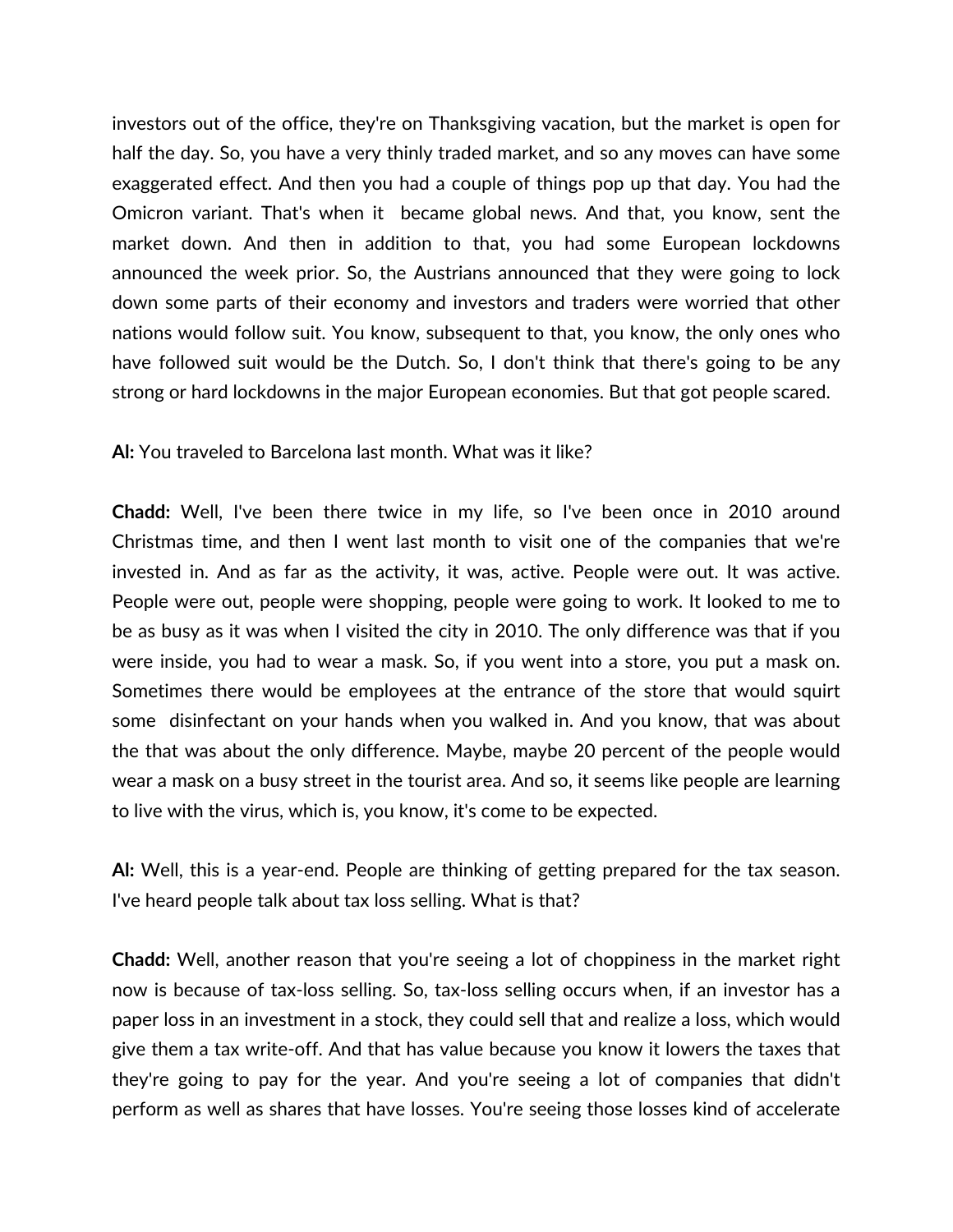this month as investors; institutional investors are selling out of those positions. And, you know, in a way, they minimize taxes and so it raises a question like, is tax loss selling a good thing to do for the average investor? And you know, I would say the answer to that would be it depends. You know, there's value in capturing the tax loss. But you know, as I've said on your show several times, the key to wealth generation in the stock market is by letting compounding and compound interest work. So, you shouldn't unnecessarily interrupt the compounding. So, the way I deal with it is, you know, first off, if a company is fundamentally turning out to be a bad investment, I just sell it immediately, regardless of the tax situation. But assuming that I like the business, then the only time that I would tax-sell losses is, if I have something that I can replace it with. So, you know, figuratively speaking. If I had a loss in Visa, you know, I may sell that and buy MasterCard because I would still be exposed to it and be able to capture that loss.

**Al:** Yeah. I guess a question I would have is, are there limitations on repurchasing when you sell off with the expectation of, you know, you're getting rid of stock in a particular company, at a at a certain loss? If you're anticipating taking that loss and benefiting from it on your taxes, can you go back and repurchase that stock in the next fiscal year?

**Chadd:** Well, you have to wait 30 days, to repurchase a stock. And so that to me could be the danger in tax-loss selling is that if it's a company that you like and you want to own, you know a couple of things can happen if you tax-loss sell it. You know, one, is the company's stock price can go down and in 30 days you buy it back and you buy it at a cheaper price. Well, good for you. You got to capture the tax loss and then you got exposure to the company that you wanted to own. But the contrary can happen. You sell it and it goes up.

**Al:** The stock bounces back.

**Chadd:** Well, that issue brings up two issues. Number one is, you miss the upside in that 30 days. But if you bring in the psychological component to investing, are you going to be anchored to the price that you sold at and be unwilling to repurchase at the higher price? It may never go back down to that price, and you may miss out on a great investment.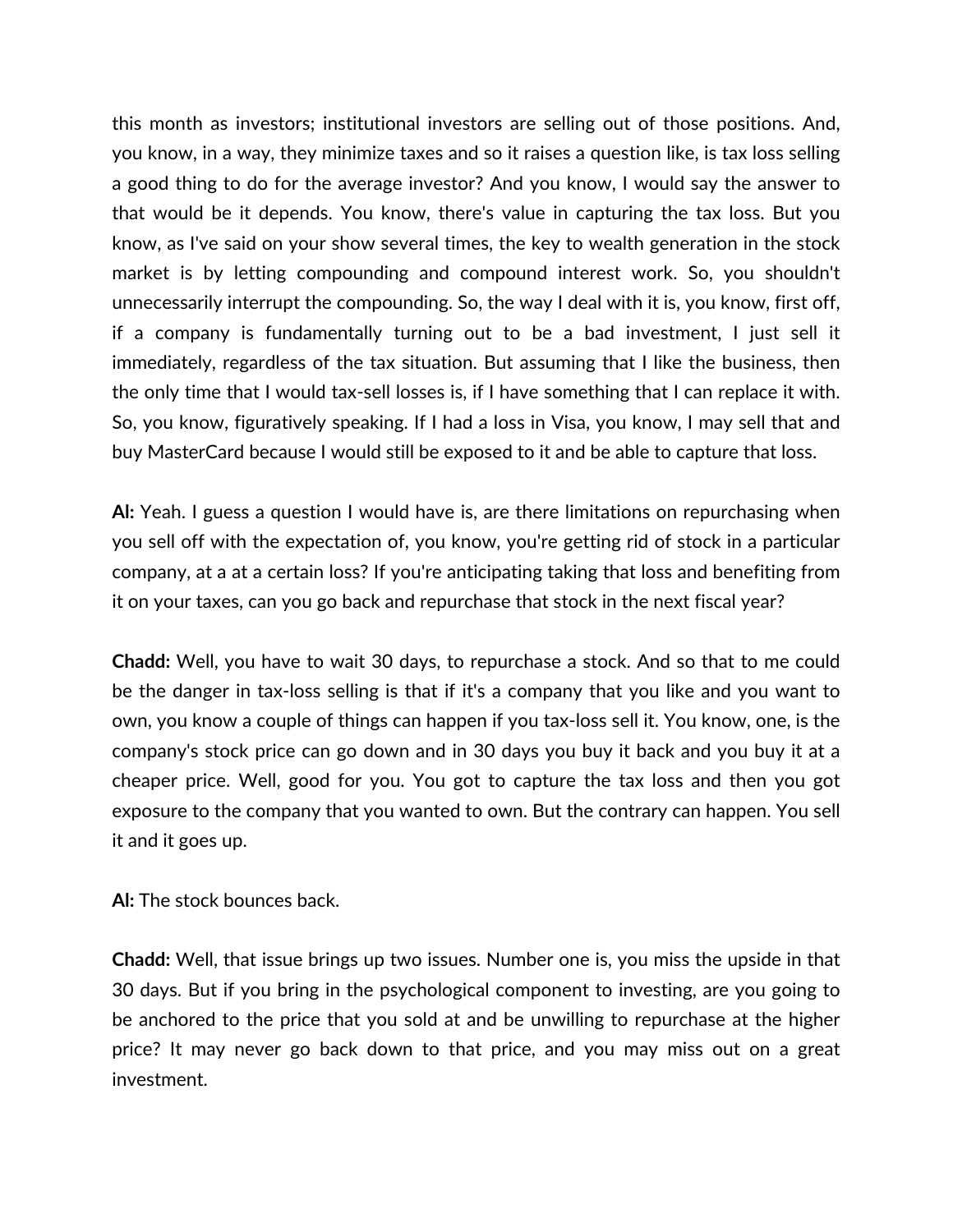**Al: T**hat makes sense. Talk to me about how the Ave Maria Focused Fund has done over the last year.

**Chadd:** It's done quite well throughout most of the year. It's beaten its benchmark in the S&P, which is the S&P 500. And in the last few weeks, it's been trailing it. But, you know, I think some of the positions are suffering from some of the tax-loss selling that we mentioned earlier. And so, I'm pretty excited to get that over with and see what January brings.

**Al:** For people who are unfamiliar with the philosophy behind the Ave Maria Funds, just lay it out for people, would you please?

**Chadd:** Sure. We have six funds, and we invest in a manner that allows people to invest in companies in a manner that doesn't violate the teachings of the Catholic faith. So, we have moral screens, and which means that we will not invest in companies that participate in the following activities: they invest corporate funds or they donate corporate funds to Planned Parenthood, they participate in abortion, they distribute or create pornography, or they participate in embryonic stem cell research.

**Al:** Mm-hmm. And the performance overall through the years has been how for Ave Maria Mutual Funds. Have you been handicapped because of those screens?

**Chadd:** Well, it depends upon the funds. Each of the various strategies- the the funds that are the larger-capped funds will not be exposed to some of the companies that you've seen that have been pushing the markets in this, like the last bull market. So notably, the FANG stocks. You know, we're not investing in the FANG stocks. And if you ask if it hurts our performance, I would say that it just depends upon the year. Sometimes being exposed to the FANG stocks would have would have helped us, and sometimes it would have hurt us.

**Al: You'll** be in really good shape. Yeah, yeah. Tell people how they can get in touch with you.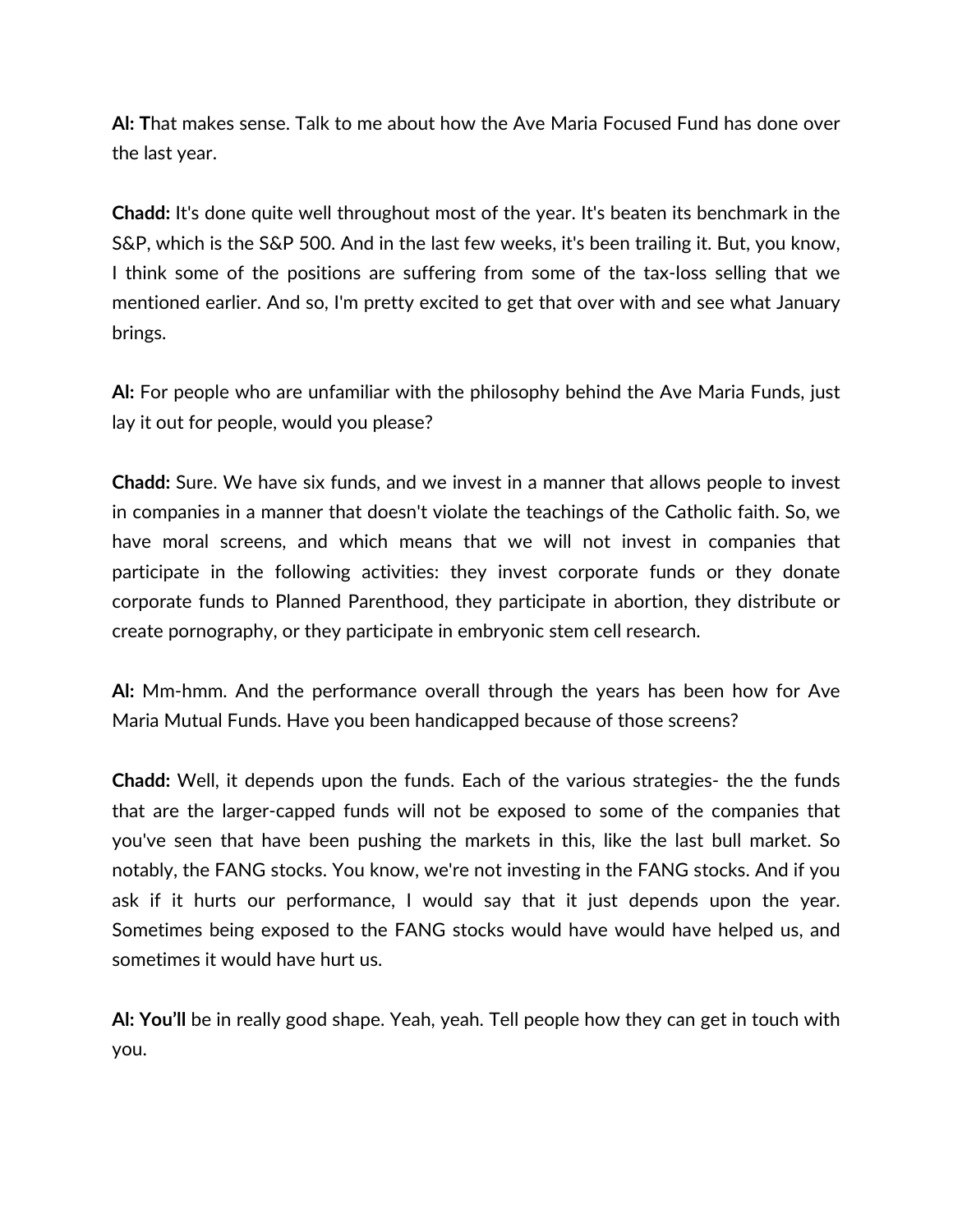**Chadd:** Well, they can call us at 866-AVE-MARIA or find us on the internet at Avemariafunds.com.

**Al:** All right, Chadd, thanks so much. We'll talk again.

**Chadd:** Merry Christmas, Al!

**Al:** Merry Christmas!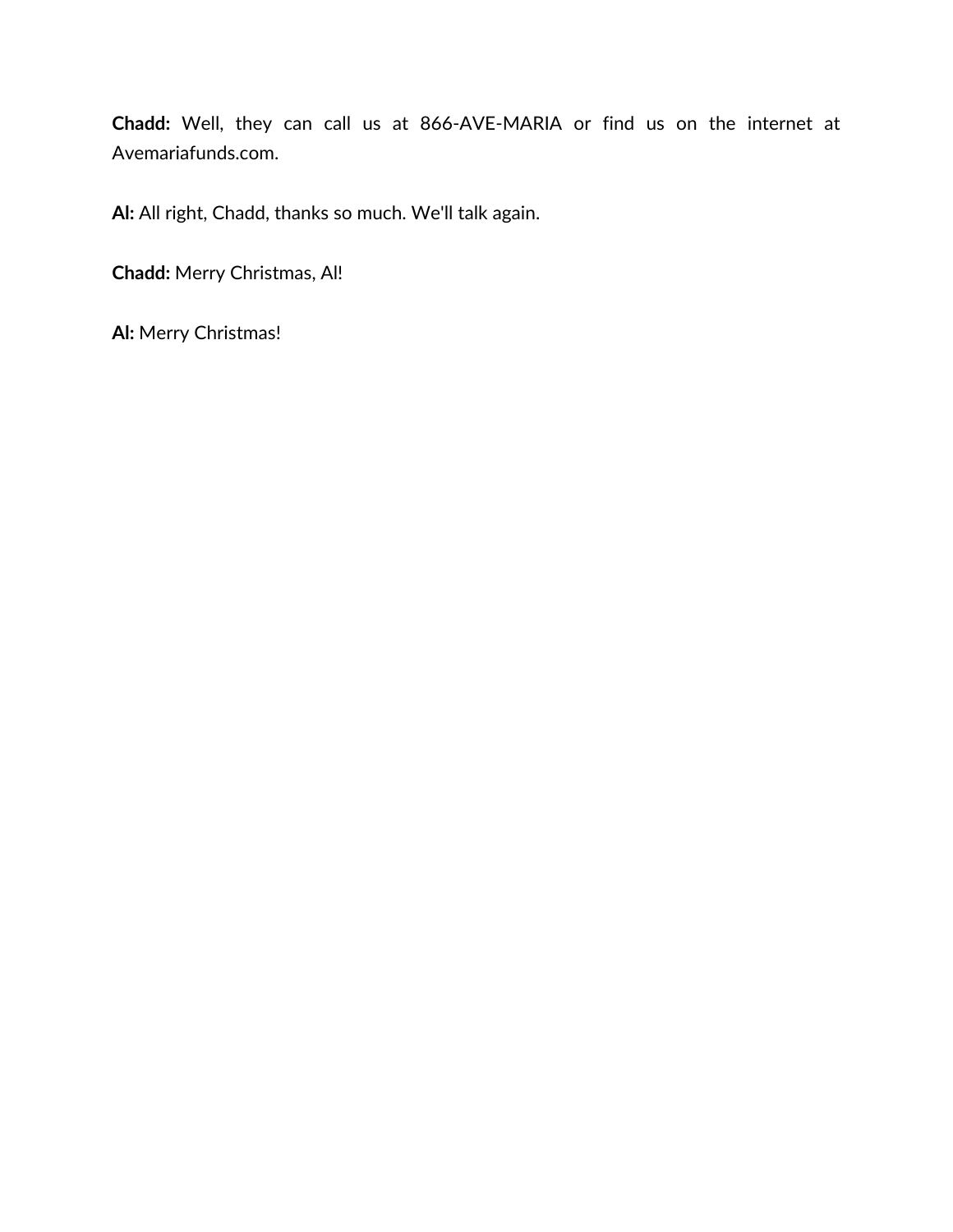## **IMPORTANT INFORMATION FOR INVESTORS**

Total Returns as of 12-31-21

|                        |        |                         | <b>Gross/Net</b><br><b>Prospectus</b> |
|------------------------|--------|-------------------------|---------------------------------------|
|                        |        | <b>Since</b>            | <b>Expense</b>                        |
|                        | 1 Yr.  | Inception <sup>^*</sup> | Ratio <sup>1</sup>                    |
| Ave Maria Focused Fund | 27.96% | 32.33%                  | 1.30%/1.26%                           |
|                        |        |                         |                                       |

^ Annualized \* Since Inception date is 5-1-2020

1The adviser has contractually agreed to limit the ordinary operating expenses (excluding Acquired Fund Fees and Expenses, interest, taxes, brokerage costs and extraordinary expenses) of the Ave Maria Focused Fund to an amount not exceeding 1.25% of the Fund's average daily net assets until at least May 1, 2023.

*Performance data quoted represents past performance, which is no guarantee of future results. Investment return and principal value are historical and may fluctuate so that redemption value may be worth more or less than the original cost. Current performance may be lower or higher than what is quoted.* Performance data reflects certain fee waivers and reimbursements. Without such waivers, performance would have been lower. *Call 1- 866-AVE-MARIA or visit www.avemariafunds.com for the most current month-end performance.*

As of 12-31-21, the holding percentages in the Ave Maria Focused Fund of the stocks mentioned in this commentary are as follows: Visa, Inc. (1.4%) and Mastercard Incorporated (2.4%). Fund holdings are subject to change and should not be considered purchase recommendations. There is no assurance that the securities mentioned remain in the Fund's portfolio or that securities sold have not been repurchased. The most current available data regarding portfolio holdings can be found on our website, www.avemariafunds.com. Current and future portfolio holdings are subject to risk.